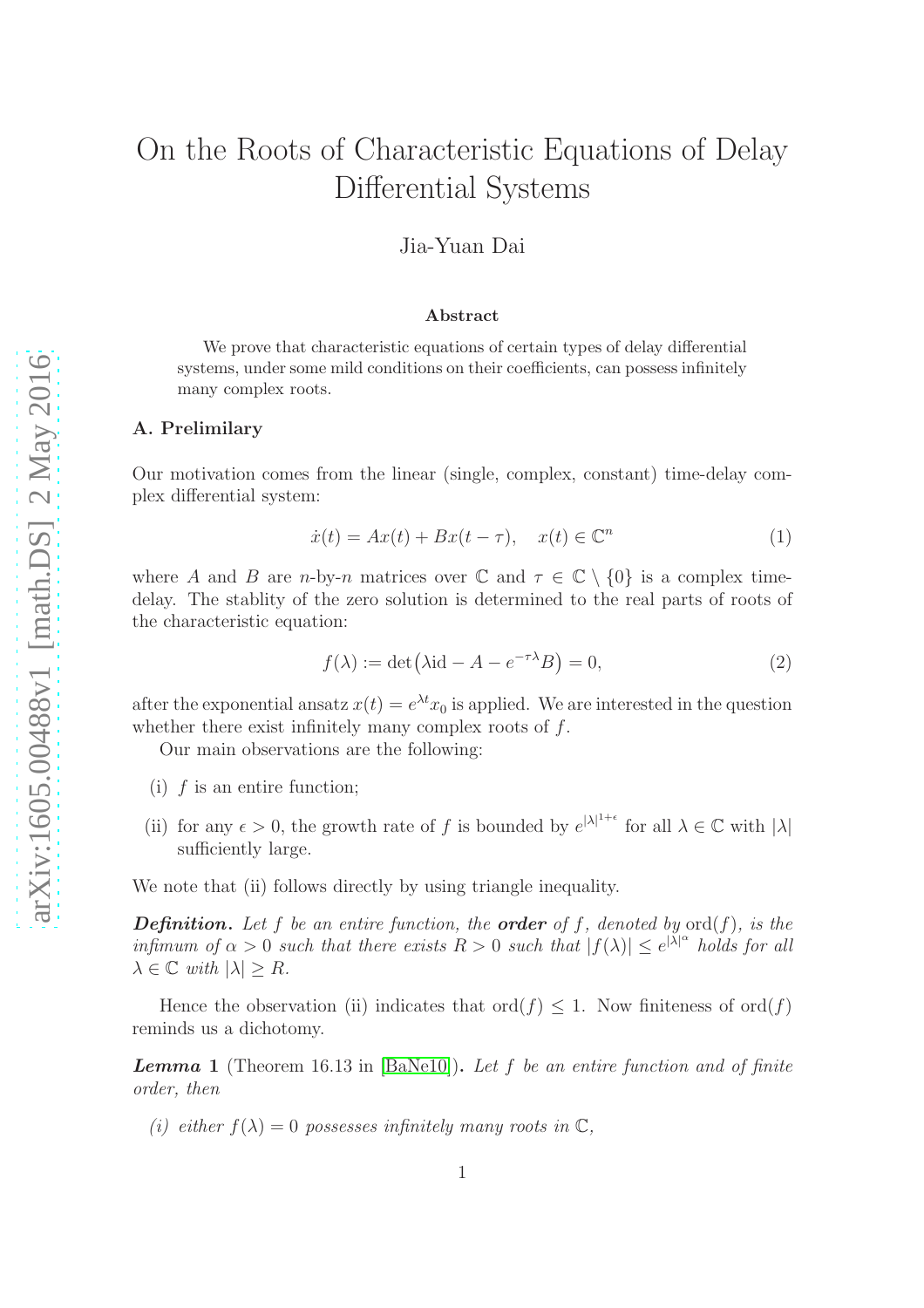(ii) or there exist complex polynomial  $q(\lambda)$  and  $h(\lambda)$  such that  $h(0) = 0$  and

$$
f(\lambda) = g(\lambda)e^{h(\lambda)}
$$

holds for all  $\lambda \in \mathbb{C}$ .

Furthermore, in the case (ii), we have  $\deg(h) = \text{ord}(f)$ .

Thus, our strategy is to give a indirect proof: according to Lemma [1,](#page-0-0) if  $f(\lambda) = 0$ possesses at most finitely many roots in  $\mathbb{C}$ , then  $\text{ord}(f) \leq 1$  implies

$$
f(\lambda) = g(\lambda)e^{c\lambda}
$$

holds for all  $\lambda \in \mathbb{C}$  where  $q(\lambda)$  is a complex polynomial and  $c \in \mathbb{C}$ . Then the main task is to seek conditions on the coefficients A and B to reach a contradiction.

#### B. Single Complex Constant Delay

In the following Proposition we apply our strategy carefully.

<span id="page-1-2"></span>**Proposition 1.** Suppose  $tr(B) \neq 0$ , then for each  $\tau \in \mathbb{C} \setminus \{0\}$ , the equation

<span id="page-1-0"></span>
$$
f(\lambda) := \det(\lambda \mathrm{id} - A - e^{-\tau \lambda} B) = 0 \tag{3}
$$

possesses infinitely many roots in C.

**Proof.** Setting  $\lambda \mapsto \tau \lambda$ , without loss of generality we consider  $\tau = 1$ . The equation [\(3\)](#page-1-0) can be expressed as

$$
f(\lambda) := \lambda^n + a_1(\lambda)e^{-\lambda} + \dots + a_n(\lambda)e^{-n\lambda}, \tag{4}
$$

where

$$
a_1(\lambda) = -(\text{tr}(B))\lambda^{n-1} + \text{lower order terms}
$$

is a nonzero polynomial since we assume  $\text{tr}(B) \neq 0$ . Obviously all other  $a_i(\lambda)$ for  $j \in \{2, ..., n\}$  are (maybe identically zero) complex polynomials. Since  $a_1(\lambda)$  is nonzero, there exist  $k \in \mathbb{N}$  with  $1 \leq k \leq n$  such that  $a_k(\lambda)$  is the *last* (with respect to the order as real numbers in the exponential exponents) nonzero polynomial, i.e.

<span id="page-1-1"></span>
$$
f(\lambda) = \lambda^n + a_1(\lambda)e^{-\lambda} + \dots + a_k(\lambda)e^{-k\lambda}.
$$
 (5)

Obviously f is an entire function. We easily see that  $\text{ord}(f) \leq 1$ , because for each  $\epsilon > 0$ , using triangle inequality, the estimates

$$
|f(\lambda)| \le (k+1) \max_{j=1,\dots,k} \{1, |a_j(\lambda)|\} e^{k|\lambda|} \le e^{|\lambda|^{1+\epsilon}}
$$
(6)

hold as  $|\lambda|$  is sufficiently large.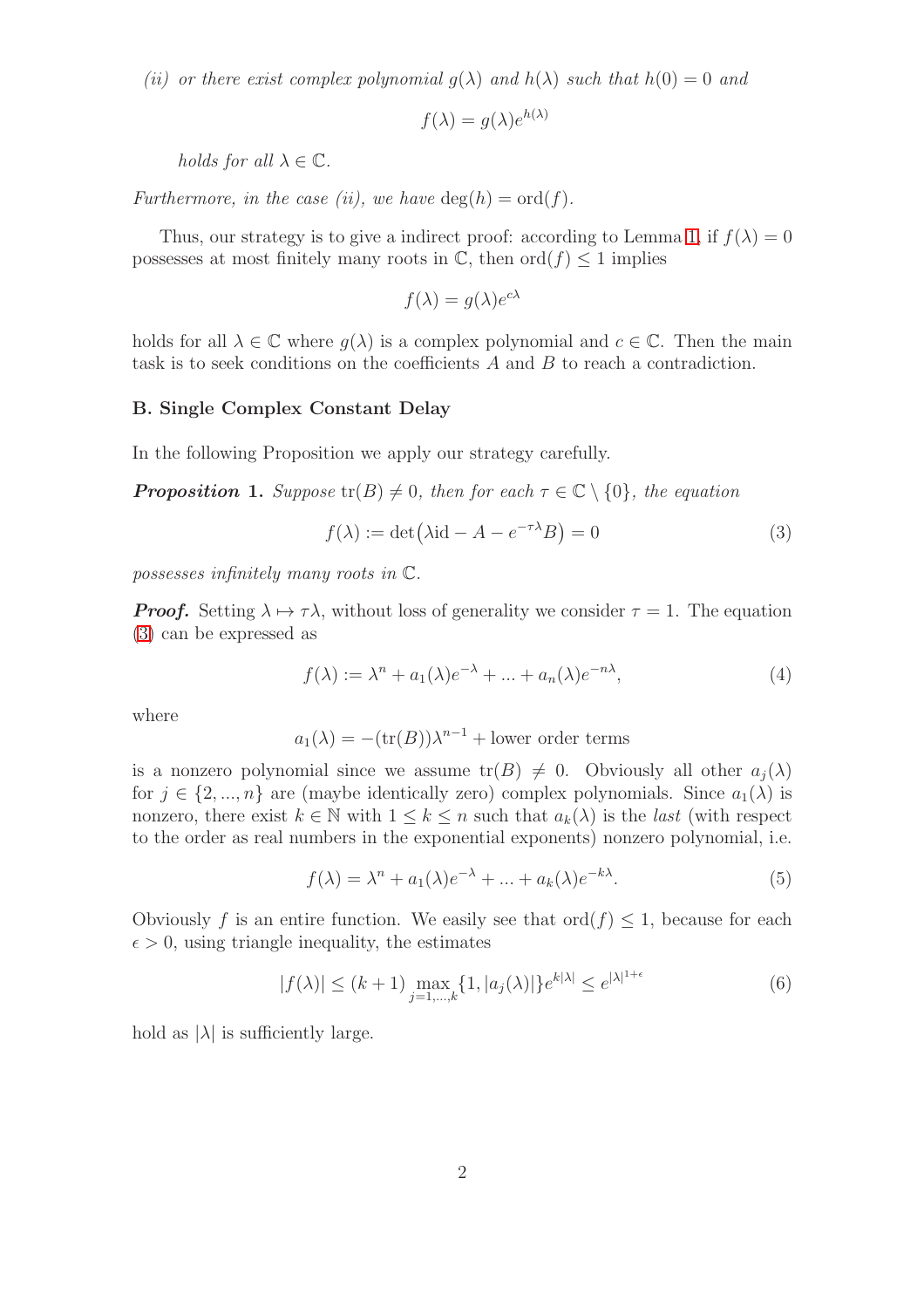Contradiction Part: Suppose the contrary that  $f(\lambda) = 0$  possesses at most finitely many roots in  $\mathbb C$ . Since f is entire and ord $(f) \leq 1$ , by Lemma [1,](#page-0-0)

$$
f(\lambda) = g(\lambda)e^{c\lambda}
$$

holds for all  $\lambda \in \mathbb{C}$  where  $q(\lambda)$  is a complex polynomial and  $c \in \mathbb{C}$ . We claim that

$$
Re(c) = -k, \quad Im(c) = 0.
$$
\n
$$
(7)
$$

Let  $z_l \lambda^l$   $(0 \le l \le n)$  be the leading term of  $a_k(\lambda)$ . Multiplying [\(5\)](#page-1-1) by  $e^{k\lambda}/\lambda^l$ yields

<span id="page-2-0"></span>
$$
\frac{g(\lambda)}{\lambda^l}e^{i\text{Im}(c)\lambda}e^{(\text{Re}(c)+k)\lambda} = \frac{\lambda^n e^{k\lambda} + a_1(\lambda)e^{(k-1)\lambda} + \dots a_{k-1}(\lambda)e^{\lambda}}{\lambda^l} + z_l + \frac{\tilde{a}_k(\lambda)}{\lambda^l}
$$
(8)

where  $deg(\tilde{a}_k) < l$ . Taking  $\lambda \in \mathbb{R}$  and  $\lambda \to -\infty$ , since g, all  $a_j$ , and  $\tilde{a}_k$  are polynomials, the right-hand side of  $(8)$  converges to  $z_l$ , while the left-hand side of [\(8\)](#page-2-0) diverges to infinity (resp. to zero) if  $\text{Re}(c) + k < 0$  (resp.  $\text{Re}(c) + k > 0$ ). Thus  $Re(c) + k = 0$ . We now have

$$
\frac{g(\lambda)}{\lambda^l}e^{i\mathrm{Im}(c)\mathrm{Re}(c)}e^{-\mathrm{Im}(c)\mathrm{Im}(\lambda)} = \frac{\lambda^n e^{k\lambda} + a_1(\lambda)e^{(k-1)\lambda} + \dots a_{k-1}(\lambda)e^{\lambda}}{\lambda^l} + z_l + \frac{\tilde{a}_k(\lambda)}{\lambda^l}.
$$
 (9)

Again we play the same trick by taking  $\text{Re}(\lambda) \to -\infty$  and  $\text{Im}(\lambda) \to \infty$  (or  $-\infty$ , it does not matter), we see  $\text{Im}(c) = 0$ . As a result, [\(5\)](#page-1-1) becomes

$$
g(\lambda)e^{-k\lambda} = \lambda^n + a_1(\lambda)e^{-\lambda} + \dots + a_k(\lambda)e^{-k\lambda}.
$$

At last taking  $\lambda \in \mathbb{R}$  and  $\lambda \to \infty$  we have

$$
0 = \lim_{\lambda \in \mathbb{R}, \lambda \to \infty} \lambda^n,
$$

which is a contradiction. The proof is complete.

#### C. Multiple Real Constant Delays

We consider the linear (multiple, real, constant) time-delay complex differential systems:

$$
\dot{x}(t) = Ax(t) + \sum_{j=1}^{k} B_j x(t - \tau_j), \quad x(t) \in \mathbb{C}^n
$$
 (10)

for integer  $j \geq 2$  and  $-\infty < \tau_1 < \tau_2 < ... < \tau_k < \infty$ . The characteristic equation is given by

<span id="page-2-2"></span>
$$
\det\left(\lambda \mathrm{id} - A - \sum_{j=1}^{k} B_j e^{-\tau_j \lambda}\right) = 0,\tag{11}
$$

which is a special case of the general quasi-polynomials

<span id="page-2-1"></span>
$$
f(\lambda) := \sum_{(\alpha_0, \alpha_1, \dots, \alpha_k) \in \mathbb{N}^{k+1} \cup \{0\}} a_{\alpha_0, \alpha_1, \dots, \alpha_k} \lambda^{\alpha_0} e^{-(\sum_{j=1}^k \alpha_j \tau_j)\lambda}
$$
(12)

 $\Box$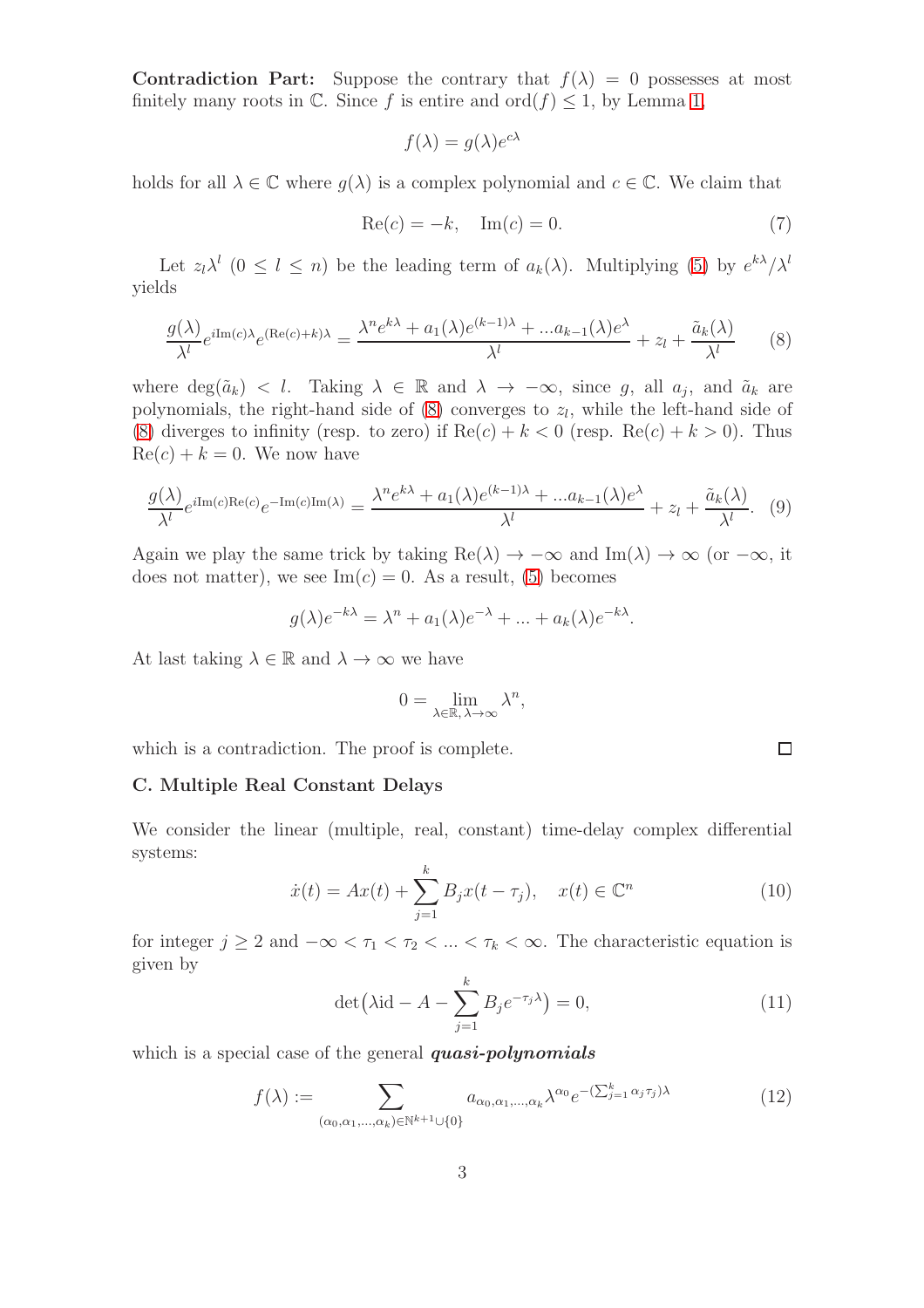where only finitely many  $a_{\alpha_0,\alpha_1,\dots,\alpha_k} \in \mathbb{C}$  are nonzero. Denote  $\tau := (\tau_1, ..., \tau_k)$  and  $\alpha := (\alpha_1, ..., \alpha_k)$ . We call f is **admissible** if there exist  $\alpha^1$  and  $\alpha^2$  such that

$$
\alpha^1\cdot\tau\neq\alpha^2\cdot\tau
$$

and there exist  $\alpha_0^1, \alpha_0^2 \in \mathbb{N} \cup \{0\}$  such that

$$
a_{\alpha_0^1,\alpha^1} \neq 0, \quad a_{\alpha_0^2,\alpha^2} \neq 0.
$$

In other words,  $f(\lambda)$  possesses two different exponential exponents.

**Proposition 2.** Let f be defined in [\(12\)](#page-2-1), then  $f(\lambda) = 0$  possesses infinitely many roots in  $\mathbb C$  if and only if f is admissible.

**Proof.** Assume f is not admissible, then  $f(\lambda) = 0$  is equivelent to a polynomial equation, which possesses at most finitely many roots in C.

Conversely, assume  $f$  is admissible. Obviously  $f$  is an entire function and ord $(f) \leq 1$ . Since all  $\tau_i$  are real, the terms of  $f(\lambda)$  can be sorted by the order as real numbers in the exponential exponents. Hence if  $f$  is admissible, then

$$
f(\lambda) = a_h(\lambda)e^{-(\alpha^h \cdot \tau)\lambda} + \dots + a_l(\lambda)e^{-(\alpha^l \cdot \tau)\lambda}
$$
\n(13)

holds where  $a_h(\lambda)$  and  $a_l(\lambda)$  are nonzero complex polynomials and  $-(\alpha^h \cdot \tau)$  >  $-(\alpha^{l} \cdot \tau)$  are two different real numbers. Therefore,  $f(\lambda) = 0$  is equivalent to the equation

$$
\tilde{f}(\lambda) = a_h(\lambda) + \dots + a_l(\lambda)e^{-(\alpha^l \cdot \tau - \alpha^h \cdot \tau)\lambda} = 0.
$$

Contradiction Part: Suppose the contrary that  $\tilde{f}(\lambda) = 0$  possesses at most finitely many roots in C, then

<span id="page-3-0"></span>
$$
\tilde{f}(\lambda) = g(\lambda)e^{c\lambda} \tag{14}
$$

holds for all  $\lambda \in \mathbb{C}$ . Now we notice that the claim in the Contradiction Part of the previous Proposition:

$$
\operatorname{Re}(c) = -(\boldsymbol{\alpha}^{\boldsymbol{l}} \cdot \boldsymbol{\tau} - \boldsymbol{\alpha}^{\boldsymbol{h}} \cdot \boldsymbol{\tau}), \quad \operatorname{Im}(c) = 0,
$$

holds if we assume all  $\tau_i$  are real. Therefore, taking  $\lambda \in \mathbb{R}$  and  $\lambda \to \infty$  in [\(14\)](#page-3-0), we have

$$
0 = \lim_{\lambda \in \mathbb{R}, \lambda \to \infty} a_h(\lambda),
$$

a contradiction. The proof is complete.

**Remark.** The assumption  $tr(B) \neq 0$  is just a sufficient condition of Proposition [1,](#page-1-2) but it is the unique sufficient condition that is irrelevant to A.

**Remark.** It is interesting to seek sufficient conditions for f in  $(11)$  being admissible. For instance Pontryagin's condition that f is without the principal term, see [\[Po55\]](#page-4-1). Another sufficient condition is that  $\tau_i$  are linearly independent over  $\mathbb{Z}$ , i.e.

$$
\boldsymbol{\beta} \cdot \boldsymbol{\tau} = 0, \quad \boldsymbol{\beta} \in \mathbb{Z}^k \quad implies \quad \boldsymbol{\beta} = \boldsymbol{0}.
$$

and one of  $B_j$  is of trace zero.

 $\Box$